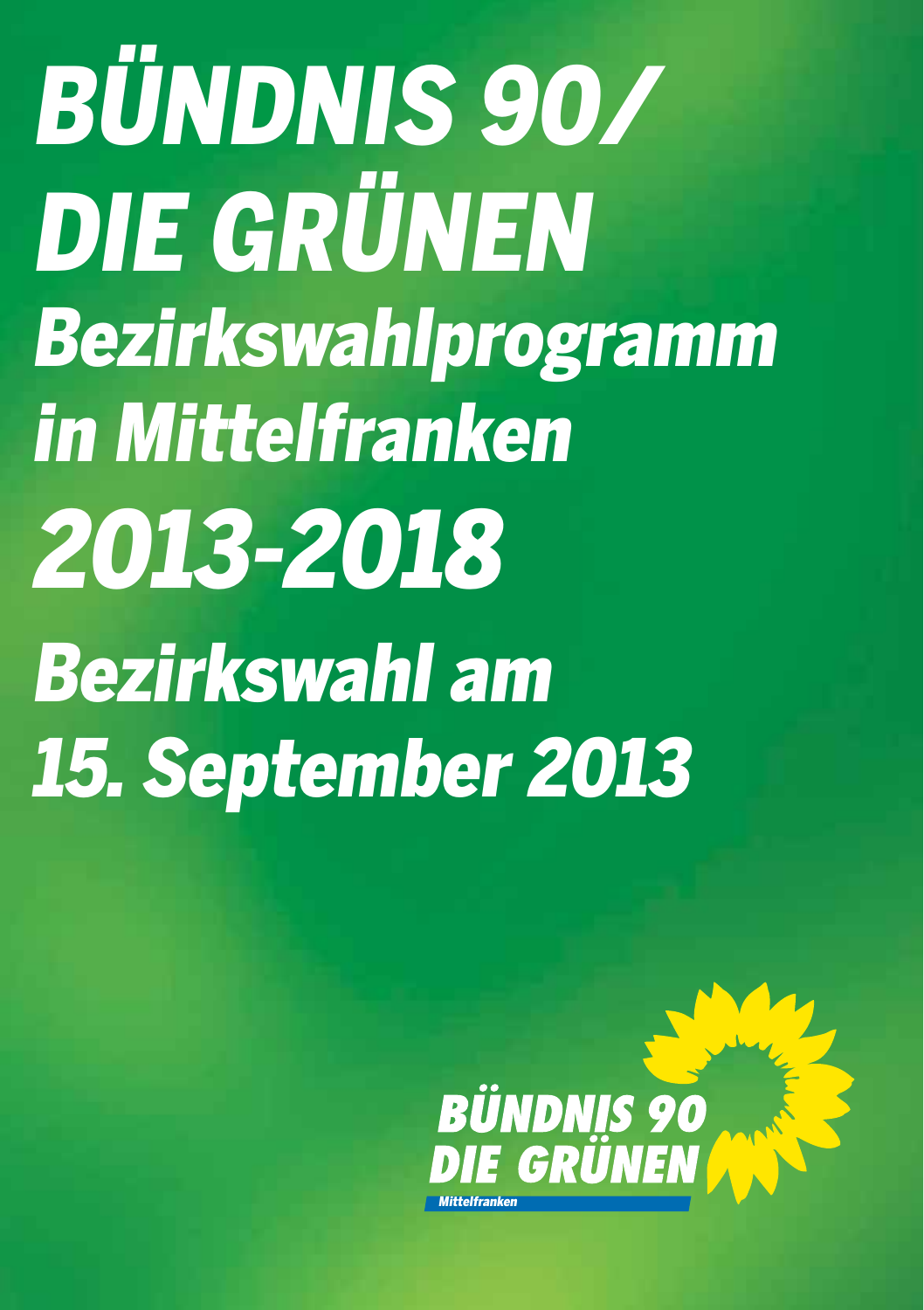### **Bezirkstag von Mittelfranken**

Die Bezirke sind in Bavern die dritte kommunale Ebene neben Gemeinden und<br>Landkreisen/ kreisfreien Städten Sie  $I$ andkreisen $/$ übernehmen wichtige Aufgaben in der Sozialund Bildungspolitik, in der Politik für Menschen mit Behinderung, in der Psychiatrie sowie im Bereich von Natur, Denkmalschutz, Kultur und Städtepartnerschaften.

Der Bezirk ist der überörtliche Träger der Sozialhilfe: damit ist der Bezirkstag im Wesentlichen ein Sozialparlament. Der Bezirkstag wird in Bavern gemeinsam mit dem Landtag alle fünf Jahre gewählt und kontrolliert die Arbeit des Bezirkstagspräsidenten und der Bezirksverwaltung. Er ist nicht zu verwechseln mit der Bezirksregierung, die auf Bezirksebene Weisungen der Bayerischen Staatsregierung ausführt.

Die Aufgaben der Bezirke zum sozialen Ausgleich und bei der Förderung benachteiligter Personen sind als Sozialausgaben im Haushalt des Bezirks abgebildet. Sie machen etwa 80 % des Gesamthaushalts von 700 Millionen Furo aus.

Die Finanzierung der Bezirksaufgaben geschieht einerseits über eine Bezirksumlage, die von kreisfreien Städten und Landkreisen nach einem festen, vom Bezirkstag beschlossenen Hebesatz gezahlt wird.

Andererseits beteiligt sich der Freistaat Bayern über einen Finanzausgleich, die sogenannten FAG-Mittel.

Weil die Sozialausgaben steigen, der Freistaat seine Mittel jedoch kaum erhöht, sind die Kommunen über die Bezirksumlage stark belastet.

Auf Landtagsebene versuchen die GRÜNFN. die finanzielle Ausstattung der Bezirke zu verbessern, Im Bezirk Mittelfranken arbeiten wir dafür, durch eine sparsame und vor  $allem$  transparente Haushaltspolitik, den Landkreisen und kreisfreien Städten die sinnvolle Verwendung der Bezirksumlage nachzuweisen

Eine Gesellschaft, die sich den Grundsätzen der Inklusion verpflichtet fühlt, muss sich darüber im Klaren sein, dass Ausbildung,<br>Betreuung und Pflege ihren Preis Betreuung haben. Deshalb ist der Finanzhedarf der Bezirksebene nach dem individuellen Bedarf der Leistungsempfänger auszurichten und nicht nach Kassenlage.

BÜNDNIS 90/DIE GRÜNEN sind aktuell im Bezirkstag als Fraktion mit zwei von 26 Bezirksrät/innen vertreten. Unser Ziel ist  $k$ ritisch und konstruktiv GRÜNF Politik zu gestalten. Dafür streben wir an, im neuen Bezirkstag deutlich stärker vertreten zu sein.

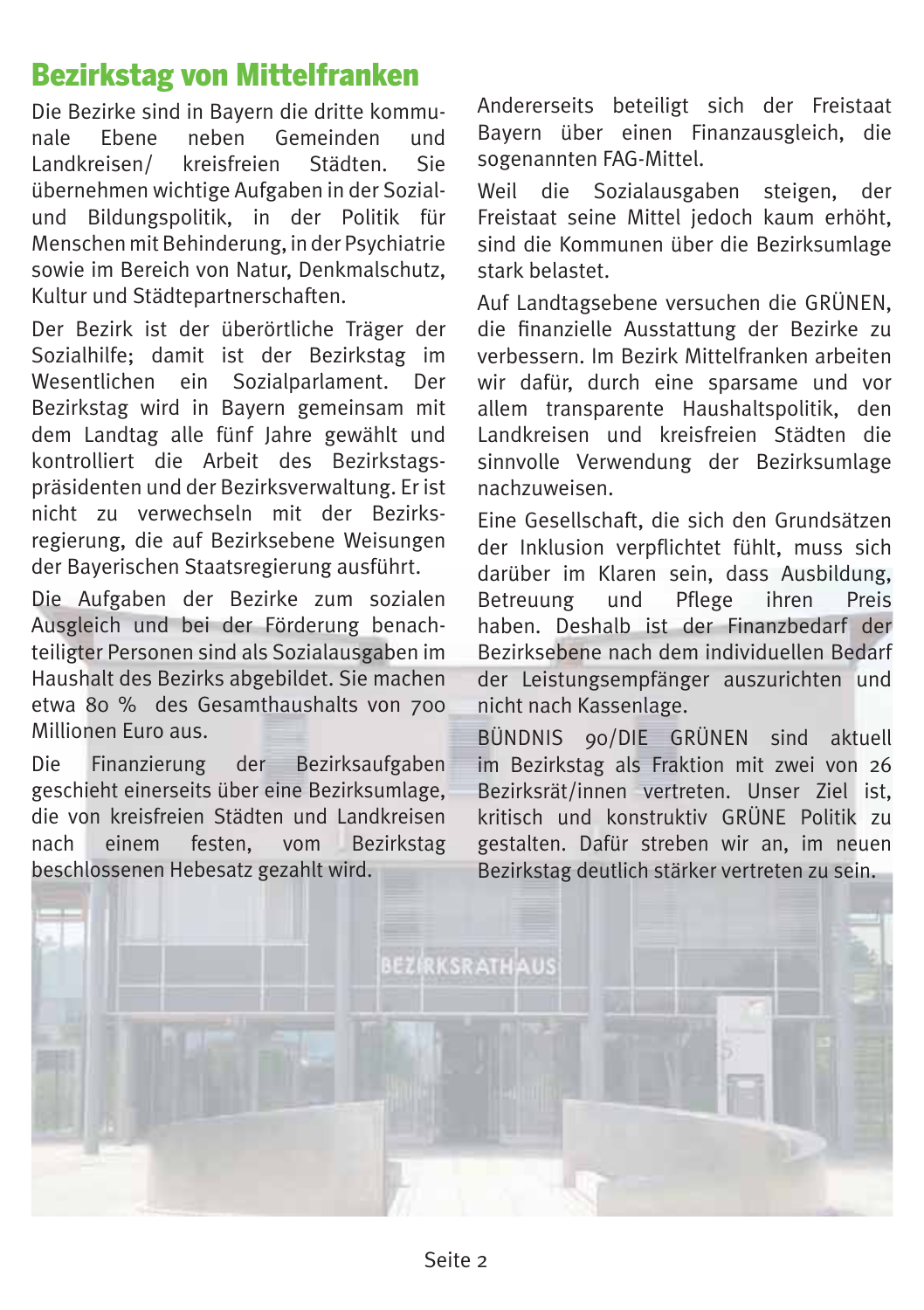## **Mit GRÜNER Sozialpolitik** engagierte Arbeit im Bezirkstag

Die Kluft zwischen Arm und Reich vergrößert sich auch in Bavern. So gibt es ein Gefälle zwischen südlichen und nördlichen Bezirken. zwischen Stadt und Land.

Armut, vor allem in Familien mit Kindern, und  $ungleiche$  Bildungschancen stellen uns vor weitere Probleme

Auch die demografische Entwicklung erfordert neues Denken und Handeln:  $z.B.$ werden immer mehr Menschen pflegebedürftig sein.

Öffentliche Debatten sind überfällig über die Frage, wie viel uns ein würdiges Leben im Alter oder ein würdiges Leben bei Krankheit oder Behinderung wert sind.

BÜNDNIS 90/DIE GRÜNEN stehen für ein Gesellschafts- und Menschenbild, in dem Würde und persönliche Wertschätzung, Chancengerechtigkeit, Toleranz und gesellschaftliche Teilhabe zentrale Werte darstellen Niemand darf davon ausgeschlossen sein. auch nicht die Menschen, die Hilfen brauchen. weil sie behindert, alt, pflegebedürftig oder psychisch krank sind.

Ein zentrales Ereignis in dieser Wahlperiode war die Ratifizierung der UN-Behindertenrechtskonvention durch den Deutschen Bundestag.

Inklusion als Menschenrecht ist seither auch eine gesetzliche Verpflichtung. Den dadurch notwendigen Paradigmenwechsel für die Arheit des Bezirkes hahen wir GRÜNEN immer wieder eingefordert. Wir werden dies intensiy weiterverfolgen.

Allen Menschen die Teilhabe am öffentlichen Leben zu ermöglichen, wie es in der baveri- $\frac{1}{2}$  schen Verfassung steht, ist für uns eine Selbstverständlichkeit und ein Handlungsauftrag. Dies zieht sich als Querschnittsaufgabe durch alle Aufgabenbereiche des Bezirks. DIE GRÜNEN sehen vor allem den Bezirk mit seinen sozialpolitischen Aufgaben in der Pflicht, durchgängig für Barrierefreiheit zu sorgen, sowohl baulich als auch in der Kommunikation.

Auch die Teilhabe an den kulturellen Angeboten der Bezirkseinrichtungen muss gezielt  $\mathbf{U}$ unterstiitzt werden

Politische und gesellschaftliche Rahmenbedingungen müssen Hilfestrukturen und Mittel bereitstellen, die die Würde, das Selbst-<br>bestimmungsrecht und die Figenbestimmungsrecht und die Eigenverantwortlichkeit des Einzelnen stärken  $-$  das ist Inklusion. Nicht die Betroffenen passen sich an vorhandene Strukturen und Systeme an, sondern die Gesellschaft sorgt für die richtigen Bedingungen für alle. Dies ist Teil eines weit reichenden Konzeptes von BÜNDNIS 90/DIE GRÜNEN mit dem Ziel einer  $inkl$ usiyen Gesellschaft

BÜNDNIS 90/DIE GRÜNEN wenden sich entschieden gegen den allgemeinen Abbau sozialer Leistungen, Wir treten dafür ein, dass die notwendigen monetären wie personellen Ressourcen für ein selhsthestimmtes Lehen zur Verfügung gestellt werden.

Die Auswirkungen einer sich wandelnden Gesellschaft sowie die demographische Entwicklung lassen erwarten, dass zunehmend mehr Menschen auf Leistungen des Bezirks angewiesen sind.

Wir GRÜNF stellen uns diesen Herausforderungen und wollen kooperativ und gestaltend an deren Lösung mitarbeiten.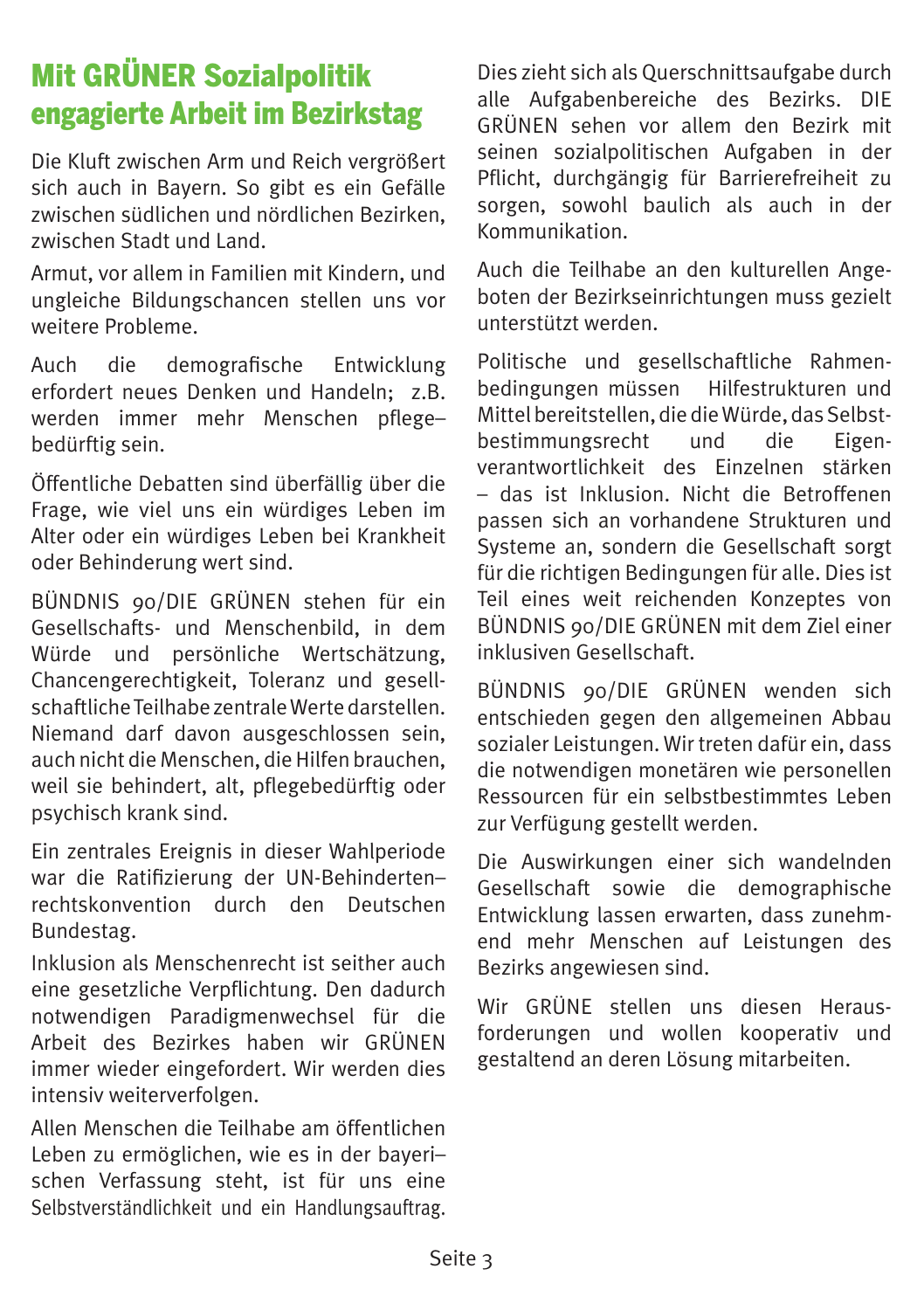## I Soziale Sicherung für **Menschen mit Behinderung**

Eingliederungshilfe für Menschen mit Behinderung ist die gesetzlich abgesicherte Förderung zur Teilhabe an der Gemeinschaft. an Bildung und am Berufsleben - dafür wurden 2012 im Bezirk Mittelfranken etwa 400 Millionen Euro ausgegeben.

Seit 2008 ist der Bezirk Mittelfranken nicht nur für die Leistungen der stationären Eingliederungshilfe zuständig, sondern auch für die ambulanten Hilfen für Menschen mit Behinderung.

Von der Frühförderung und dem Behindertenfahrdienst über Angebote der offenen Behindertenarheit his hin zu neuen Wohnformen wird so Menschen mit Behinderung mehr Flexibilität in ihrer Lebensgestaltung gewährt. Aufgrund der bisherigen Zuständigkeit von Landkreisen und kreisfreien Städten hatten sich in Mittelfranken sehr unterschiedliche Standards in der Angebotspalette entwickelt. Auch in den sieben Bezirken in Bayern sind die Standards unterschiedlich - wir wollen diese auf hohem Niveau angleichen und aushauen

Vor allem den frühen Hilfen kommt eine große Bedeutung zu. Frühförderungen als erste Anlaufstellen und die Eingliederungshilfe für Inklusion in Kindertagesstätten als erste Bildungsinstanz müssen nach dem konkreten Bedarf finanziert  $nnd$ die Einrichtungen entsprechend ausgestattet werden.

Der Grundsatz "ambulant vor stationär" lässt sich nur verwirklichen, wenn barrierefreier Wohnraum, Mobilität und die jeweils nötige Assistenz bzw. Hilfen sichergestellt werden. Auf GRÜNE Vorarbeit hin wurde im Bezirkstag ein Heimbaumoratorium verabschiedet-dem muss aber jetzt die weitere Verbesserung ambulanter Versorgungsformen folgen. Wir setzen uns für ein bezirksweites Angebot unterschiedlicher Wohnformen fiir selhsthestimmtes **Leben**  $ein. z.B.$ fiir Selbständiges Wohnen mit offenen Hilfen, Betreutes Wohnen in Wohngemeinschaften oder Gastfamilien.

Integrations- und Selbsthilfefirmen stellen ein wichtiges ergänzendes Angebot dar, um die Teilhabe am Arbeitsleben zu verbessern. Der bayerische Landtag hat in der letzten Legislaturperiode die Einrichtung von Außenarbeitsplätzen in normalen Betrieben möglich gemacht. Wir GRÜNEN unterstützen diese Entwicklung und fordern. eib notwendige Assistenz und professionelle Vermittlung zu stärken. Menschen mit Behinderung auf dem ersten Arbeitsmarkt zu vermitteln, ist nur in Ausnahmefällen möglich. bleibt aber weiterhin unser langfristiges Ziel.

BÜNDNIS 90/DIF GRÜNFN haben, egal ob in Regierung oder Opposition, aktiv an der Ausarbeitung der Behindertengleichstellungsgesetze in Bund und Land mitgewirkt.

Ein Menschenbild, das auf gesellschaftlicher Teilhabe und Mitbestimmung basiert, ist als unsere GRÜNE Handschrift in diese Gesetze mit eingeflossen. Unser Ziel bleibt weiterhin ein Bundesleistungsgesetz jenseits des Sozialhilferechts Darin sollte aih Finanzierung der heutigen Eingliederungshilfe auf verlässliche Grundlagen gestellt werden.

Eine GRÜNE Sozialpolitik auf Bezirksebene kann nur erfolgreich sein, wenn es gelingt, gesellschaftliche Mehrheiten für die Belange von Menschen mit Behinderungen  $711$ schaffen.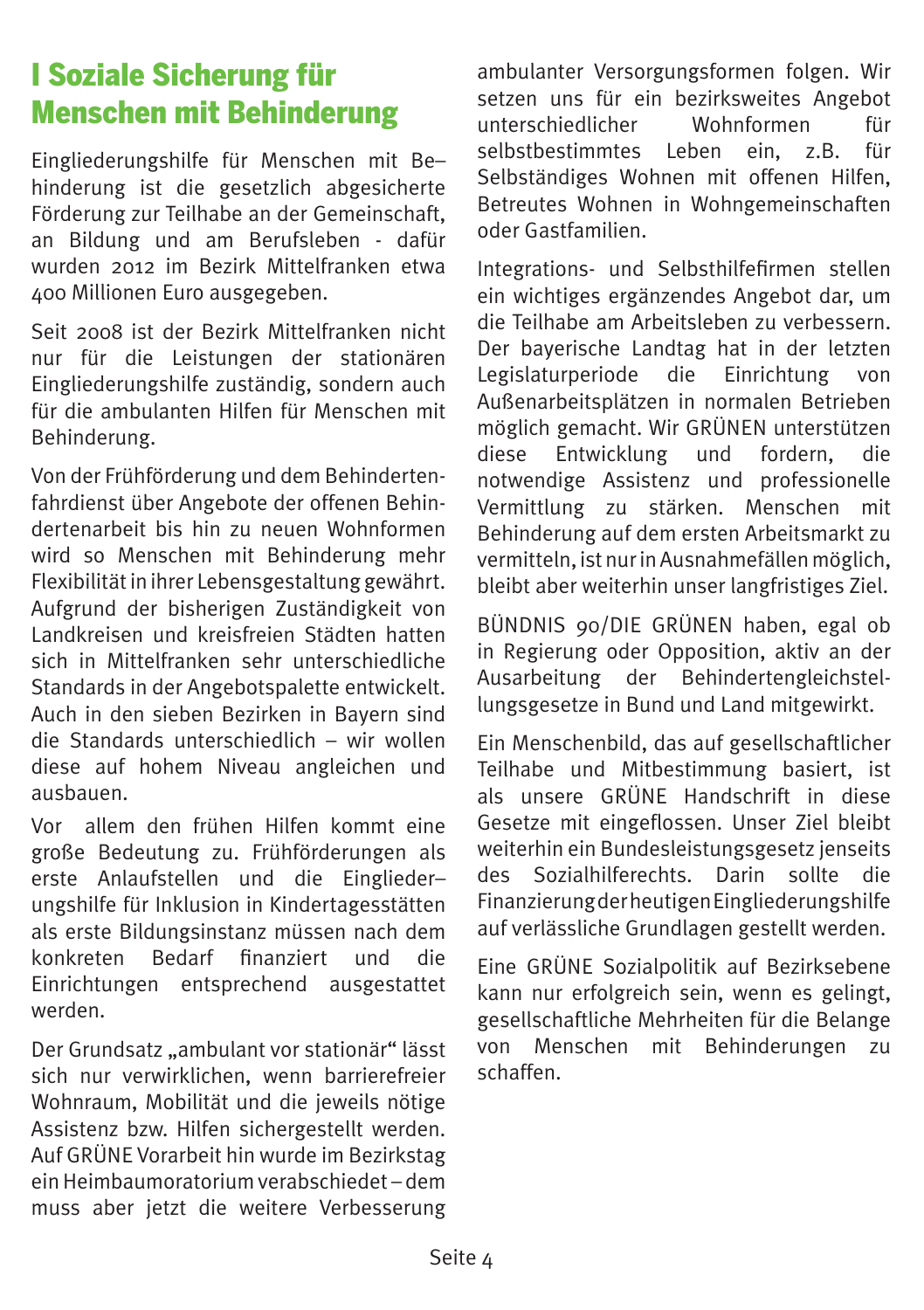## **II GRÜNE Psychiatriepolitik** und Drogenpolitik

Psychische Erkrankungen nehmen seit Jahren zu. Immer mehr Menschen sind davon hetroffen Dies hat auch zu einer veränderten Wahrnehmung psychischer Erkrankungen in der Gesellschaft geführt. Nach wie vor herrschen aber über seelische Krankheiten Unwissenheit und Vorurteile in  $\mathsf{d}\mathsf{e}\mathsf{r}$ Bevölkerung.

Psychisch kranke Menschen sollen dabei unterstützt werden, ein selbstbestimmtes Leben zu führen. Eine Stärkung ambulanter wie Sozialpsychiatrischen Hilfen. der Dienste, offenen Hilfen, Institutsambulanzen und Übergangseinrichtungen, ist dazu notwendig.

Eine solche Gemeindepsychiatrie haben wir GRÜNE immer unterstützt und werden sie auch weiterentwickeln. Neben der Anpassung einer professionellen Infrastruktur setzen wir auch auf die Förderung von Selbsthilfe-Netzwerken, damit sich Menschen, die in psychische Krisen geraten, in einer ihnen angemessenen Art mit ihrer Situation auseinander setzen können

Es ist vorrangige Aufgabe des Bezirks, für eine gute ambulante Versorgung psychisch kranker Menschen zu sorgen. Für uns GRÜNE gilt: "Ambulant vor stationär und beides möglichst wohnortnah!" Viele psychisch kranke Menschen können nur außerhalb von nsychiatrischen Einrichtungen leben, wenn Hilfe im Krisenfall auch zu ihnen nach Hause kommt.

Die erfolgreichen Einrichtungen der Krisenhilfe müssen weiter gefördert und ausgebaut werden und z.B. um Krisenpensionen erweitert werden. Die positiven Erfahrungen zeigen, dass bei psychischen Krisen wie

Phobien, Suizidgedanken oder Gewaltaushrüchen **die** rasche fachliche *Interstützung* durch  $pin$ Krisenteam Zwangsmaßnahmen. Klinikeinweisungen und polizeiliche Eingriffe in vielen Fällen überflüssig macht.

Wir fordern, dass zur Wiedereingliederung psychisch kranker Menschen weitere Möglichkeiten der Arbeitstherapie und Rehabilitation eröffnet werden.

Dafür haben die GRÜNEN ein Konzept entwickelt, das auch die bezirkseigenen Einrichtungen wie bestehende Gärtnereien. ehemalige landwirtschaftliche Güter und Wirtschaftsbetrieben anderen  $an$ den Bezirkskliniken, einbezieht.

Die drei Bezirkskliniken  $in$ Erlangen. Ansbach und Engelthal werden als Kommunalunternehmen geführt. Die GRÜNEN haben im Verwaltungsrat maßgeblich daran mitgearbeitet, dass die Zahlen transparenter und die Kommunikation besser wird Wir GRÜNF unterstützen die weitere Dezentralisierung der Finrichtungen. Dies entlässt den Bezirk jedoch nicht aus seiner Verpflichtung. Arbeitgeber möglichst für gute. als vorbildliche Arbeitsbedingungen zu sorgen. Vor allem muss dafür gesorgt werden, dass Leistungserbringer und die Bezirkskliniken mit einer angemessenen Fachkraftquote und tariflicher Entlohnung ihren Anforderungen gerecht werden.

Für die Patientlnnen stehen die bestmöglichen Behandlungen im Vordergrund. Auch alternative Heilmethoden als sinnvolle Ergänzung zu herkömmlicher medizinischer Behandlung sind zu prüfen und anzuwenden. GRÜNE setzen sich dafür ein, dass auch solche Angebote im Bezirk Mittelfranken für psychisch kranke Menschen angeboten werden. Eine wichtige Bezirksaufgabe ist auch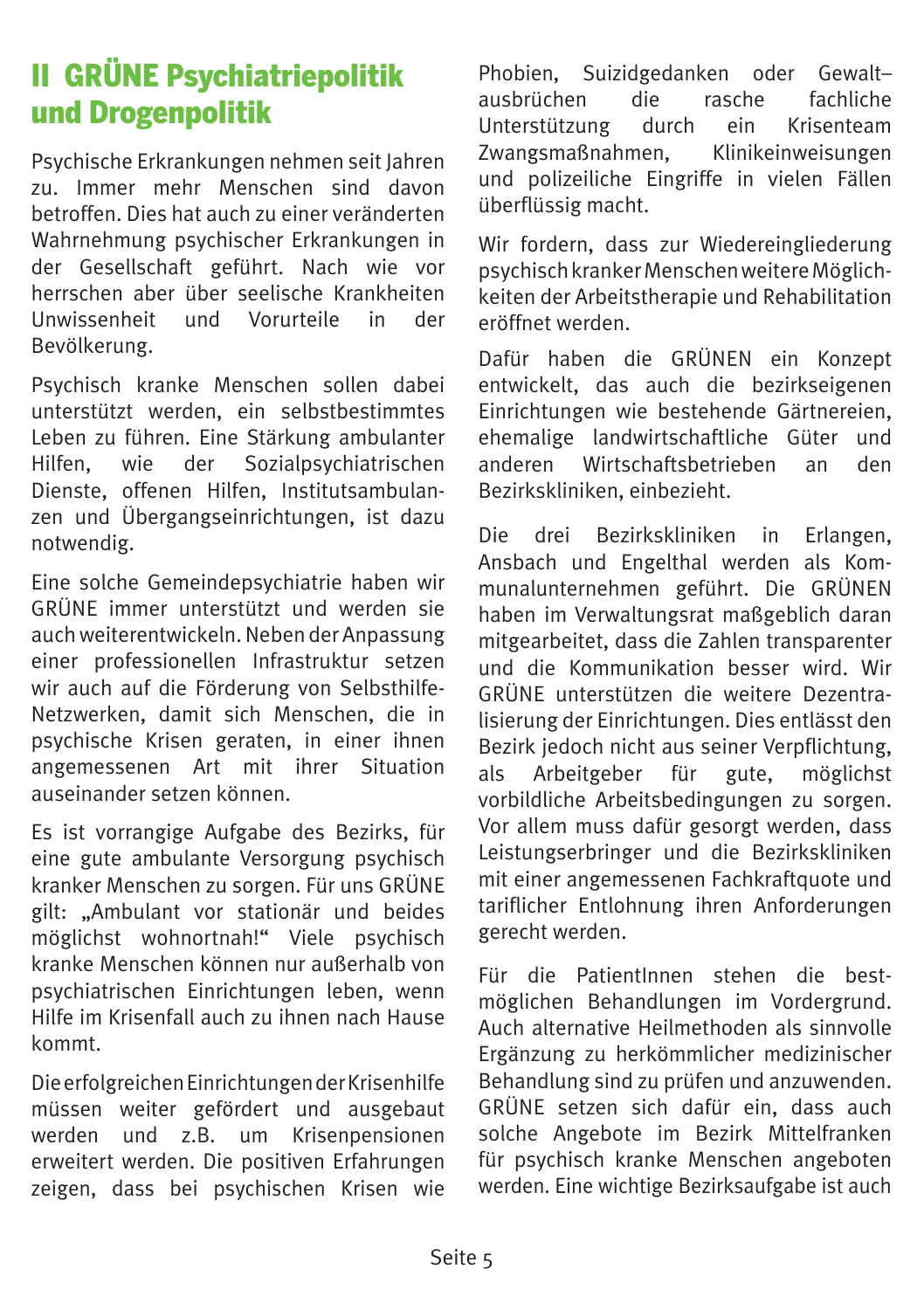die Sucht- und Drogenberatung. Suchtarbeit ist weit mehr als Drogenberatung.

Den größten Anteil bei der Beratung und  $Behandlung$  macht bei den stofflichen Drogen der Bereich Alkoholabhängigkeit aus. Hinzu kommen Betroffene mit Essstörungen.  $Medikamentenabhänqigkeit und anderen$  $Verhaltenssiichten wie Snielsucht. Da eine$ Suchterkrankung eine Familien- und Umfelderkrankung ist, sind Angehörige meist  $mit$  in die Beratung einbezogen.

Suchtberatungsstellen sind "freiwillig  $finanziert$ ", und somit ist bei Einsparungsplänen die Finanzierung immer wieder gefährdet.

 $Dirin$  gend notwendig sind tagesstrukturierende Maßnahmen für Betroffene aller  $Suchtarten$  in Mittelfranken. Wir GRÜNF treten vehement dafür ein, eine Kontakt- und Begegnungsstätte für Suchtkranke zu schaffen, wie sie z. B. in Oberbavern bestehen  $\mu$  mdlich auch in Bayern Drogenkonsumräume möglich zu machen, wie das in vielen Bundesländern schon geschehen ist.

Die Betreiber der Beratungsstellen brauchen Planungssicherheit. Wir GRÜNE machen uns deshalb für ausreichende und stabile Finanzierung der Drogen- und Suchtberatungsstellen stark, da wir nur so der Behandlung dieser komplexen Erkrankung gerecht werden können.

### III Politik für pflegebedürftige **Menschen und ihre Angehörigen**

Der Bezirk ist nach den Vorschriften der Sozialgesetzgebung auch für die stationäre Hilfe zur Pflege zuständig.

Mitmenschen, die trotz Pflegeversicherung die Pflegeleistungen oder eine notwendig gewordene Heimunterbringung nicht selbst finanzieren können, haben Anspruch auf Hilfe zur Pflege.

lm Jahr 2011 wurden dafür im Bezirk<br>Mittelfranken etwa oo Millionen Furo Mittelfranken etwa 90 ausgegeben.

Selbsthestimmtes Leben im Alter heißt für uns GRÜNE, möglichst lange im geeigneten  $h$ äuslichen Umfeld wohnen zu können. Ambulante Pflegeangebote und Wohngemeinschaften müssen bedarfsgerecht Arwaitert werden

Wir setzen uns ein für beim Bezirk angesiedelte, trägerunabhängige Beratungs- und Koordinierungsstellen, die zum Beispiel Interessierten helfen. Haus- oder Wohngemeinschaften zu bilden, sowie generatione nübergreifende Projekte zu verwirklichen und über das vielfältige Service- und Pflegeangebot zu informieren. Bisher vorhandene Strukturen und Beratungsstellen hleihen erhalten

Besondere Aufmerksamkeit muss künftig auch den Problemen von älter werdenden Menschen mit Behinderung und Obdachlosen, die pflegebedürftig werden, gewidmet werden.

Für sie müssen passende Hilfen und<br>Betreuungsformen geschaffen werden, Betreuungsformen geschaffen werden. Pflegeheime sind nicht die richtige Lösung.

Im Bereich der gerontopsychiatrischen Betreuung seiner Mitbürger hat Mittelfranken viel getan. Wir sehen das als gute Basis für einen Prozess, der weitergeführt werden soll.

Die mittelfränkische "Alzheimer-Kampagne"  $\mathsf{P}_k$  Teistet in diesem Bereich wertvolle Arbeit.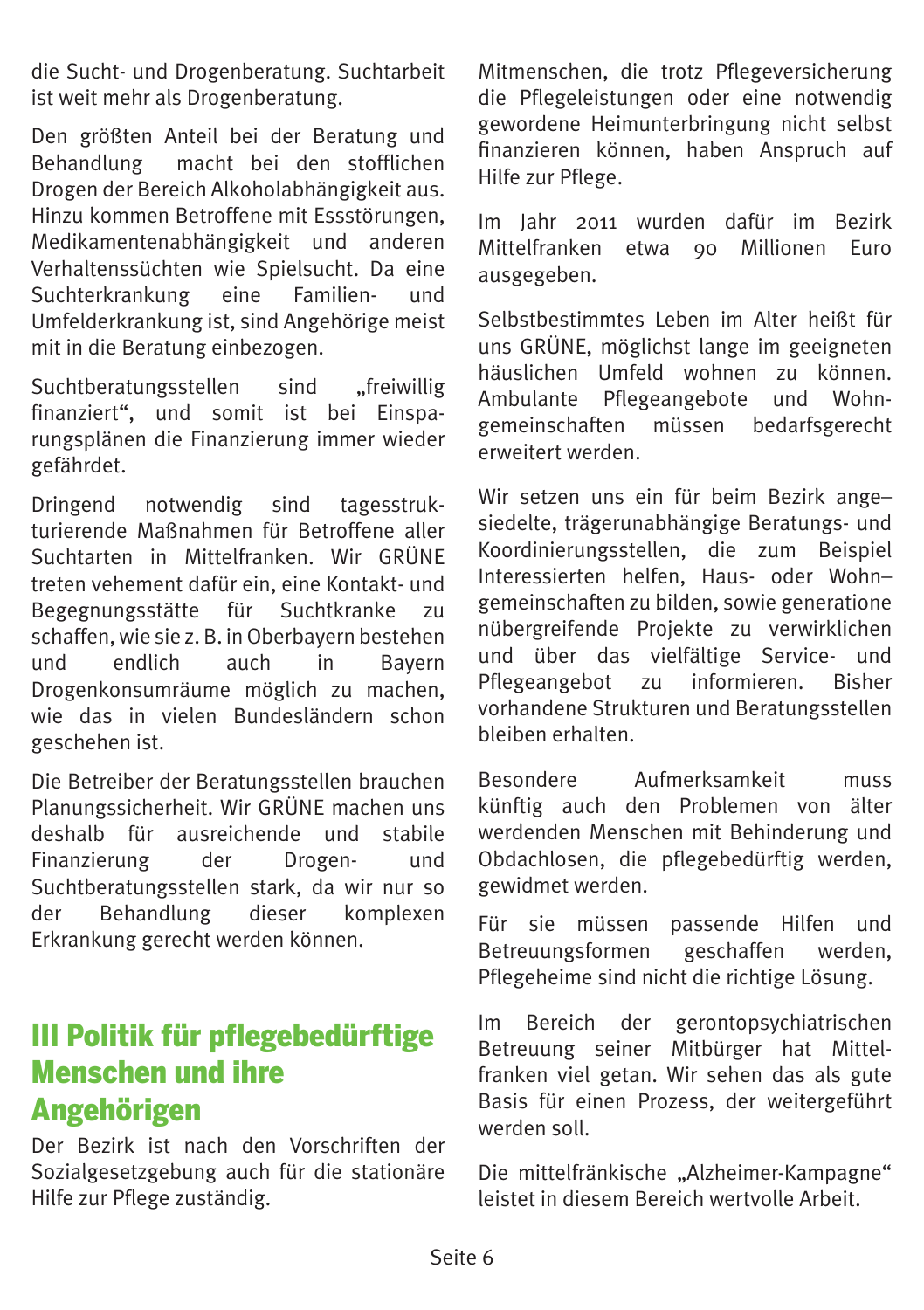## **IV Bildung und Jugend**

Die Bildungseinrichtungen des Bezirks leisten einen wichtigen Beitrag zur Entwicklung von Kindern mit sonderpädagogischem Förderbedarf und bieten jungen Menschen Chancen für einen guten Start ins Berufsleben.

So lange es in Bayern mit Förderzentren, Mittel- und Realschulen sowie Gymnasien ein viergliedriges Schulsystem gibt, ist der Bezirk aufgerufen, dort als Schul- und Ausbildungsträger tätig zu werden, wo Inklusion noch nicht gelebt wird.

Kritisch begleiten wir GRÜNE aber die Weiterentwicklung an diesen Bildungseinrichtungen im Rahmen der Inklusion und begrüßen deren Entwicklung zu Kom- $\mathbf{D}$  petenzzentren. die vor allem mit ihrem Fachwissen in die allgemeinen Schulen  $h$ inausgehen. Dies gilt auch für die großen  $Z$ entren für Hörgeschädigte ( $Z$ fH $)$  und  $S$ ehbehinderte (bbs), deren Träger der Bezirk  $M$ ittelfranken ist

Die wohnortnahe Förderung und Beschulung von behinderten Kindern und Jugendlichen setzt auch bei Kindertagesstätten und Schulen die Bereitschaft voraus, die individuell richtigen Bedingungen für Inklusion zu schaffen. Dass diese in Deutschland im Gegensatz zu vielen europäischen Nachbarn noch in den<br>Kinderschuhen steckt, bedeutet eine Kinderschuhen steckt, bedeutet eine Herausforderung für uns alle.

Der Bezirk muss sich verstärkt als Bildungsträger in der Berufsvorbereitung und Berufsausbildung und als Träger von Berufsausbildungswerken zur sonderpädagogischen Förderung engagieren.

Mit der Musikfachschule Dinkelsbühl, den Landwirtschaftlichen Lehranstalten Triesdorf sowie der Maschinenbauschule Ansbach deckt der Bezirk ein Bildungsspektrum ab. das andere Bezirke nicht vorhalten.

Die außerschulische Bildungsarbeit in Vereinen und Verbänden wird durch den Bezirksiugendring in vielfältiger Weise gestaltet. Der Bezirk Mittelfranken fördert über das Medienzentrum Parabol die Auseinandersetzung von Kindern und lugend- $Iichen mit modernen Kommunikationstechniken.$ Die Risiken und Chancen des virtuellen Raumes und der sorglose Umgang mit persönlichen Daten bedürfen einer kritischen Auseinandersetzung - Medienkompetenz will geübt sein.

Auch im Jahr 2013 ist in ganz Deutschland noch immer ein starkes Ressentiment gegenüber "Anderem" zu spüren. Hier liegt eine der<br>Grundlagen für Fremdenfeindlichkeit. Fremdenfeindlichkeit. Rassismus und damit verbunden dem erstarkenden extrem rechten Gedankengut.



BÜNDNIS 90/GRÜNEN sind der Meinung. dass diesen Phänomenen nur damit begegnet werden kann. Bedingungen zu schaffen, in denen in allen Bereichen von Bildung und lugendarbeit zum einen  $\phi$  politische lugendbildung stattfindet und zum  $a$ nderen durch Beteiligung demokratische Grundprinzipien erlebt und probiert werden können. Auch Demokratie will geübt sein.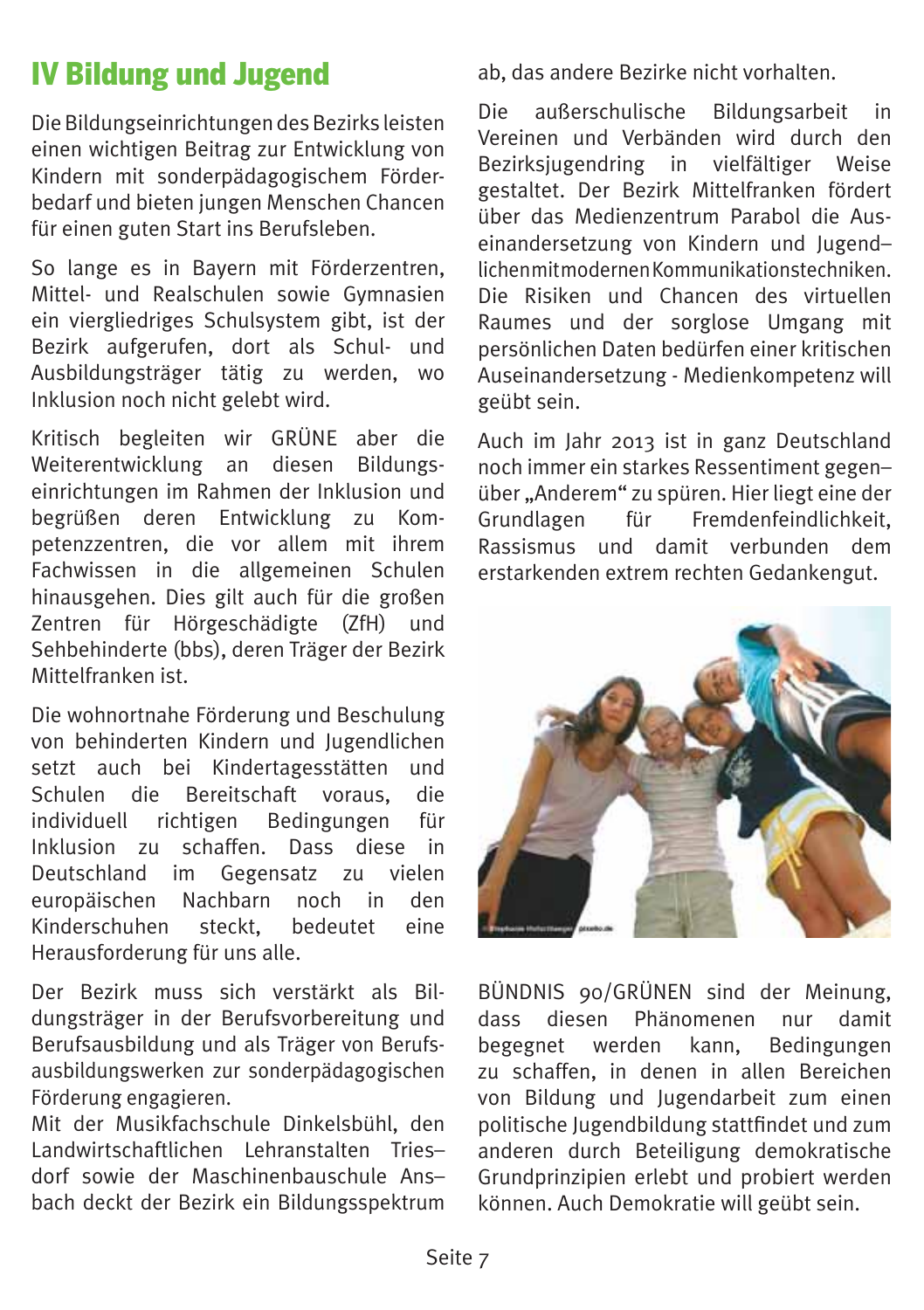#### **V Natur- und Umweltschutz**

90/DIE GRÜNEN sind die **BÜNDNIS** "Umweltpartei", daran wird sich nichts ändern! Im Rahmen unserer Möglichkeiten versuchen wir hier. Einfluss zu nehmen.

Die Ausbildung in der Landwirtschaft muss die ökologische Wirtschaftsweise vermitteln. Die Umstellung der Landwirtschaftlichen Lehranstalten Triesdorf auf ökologischen ist voranzutreiben. Staatliche Landbau **Betriebe** mijssen mit gutem **Beispiel** vorangehen.

Fine Steigerung der Forschungsarbeit beim ökologischen Landbau ist dringend geboten (z.B. Anbau von Eiweißfutter), um nicht weiterhin landwirtschaftliche Flächen auf anderen Kontinenten auszubeuten. Fine Zusammenarbeit mit erfahrenen biologisch wirtschaftenden Betrieben (z.B. Demeter-Betrieb "Müßighof) soll ausgebaut werden.

GRÜNE haben sich erfolgreich dafiir eingesetzt, dass die Landwirtschaftlichen Lehranstalten Triesdorf kein gentechnisch verändertes Soja mehr bei der Tierfütterung verwenden. Unser Ziel ist es, bei der Fütterung ganz auf Importsoja zu verzichten. Der Bezirk Mittelfranken soll sich zur gentechnikfreien Region erklären.

Regionale, ökologisch und fair gehandelte Produkte müssen die überwiegenden Bestandteile der Nahrungsmittel in bezirkseigenen Kantinen und Krankenhausküchen sein. Dadurch werden Transportwege verkürzt. regionale Wirtschaftskreisläufe gefördert und den bäuerlichen Betrieben eine Perspektive geboten.

Nur durch den Erhalt der bäuerlichen Landwirtschaft kann **unsere** Kulturlandschaft erhalten werden und sowohl den Finheimischen wie den Besuchern Lebensund Erholungsraum bieten.

In Sachen Klimaschutz muss der Bezirk Mittelfranken coine Vorhildfunktion aktiv wahrnehmen. Wir fordern eine bestmögliche energetische Sanierung aller Bezirksgebäude. Bei Neuanschaffung für den Fuhrpark des Bezirk ist noch stärker auf umweltschonende Fahrzeuge zu achten. alternative Mobilitätskonzente, wie **die** Nutzung von Car-Sharing-Angeboten, sind anzustrehen Wir werden klare Richtlinien und Grenzwerte wie z.B. für den CO2 -Ausstoss und Kraftstoffverbrauch für den Fuhrpark einführen.

Der Bezirk muss regenerative Energien stärker fördern. Wo immer möglich, sollen Solaranlagen auf Bezirksgebäuden zu einer umweltverträglichen Fnergieerzeugung beitragen. Der Bezirk soll Dächer auf bezirkseigenen Einrichtungen für Bürgersolarinitiativen zur Verfügung stellen.

Wir GRÜNEN werden darauf hinarbeiten. dass Mittelfranken dazu sich ganz verpflichtet, ab 2030 seinen Energiebedarf zu 100% mit erneuerbaren Energien zu decken. Dabei ist ein weiterer Ausbau  $V \cap n$ Biogasanlagen auf der Grundlage von Maismonokulturen zu unterbinden.

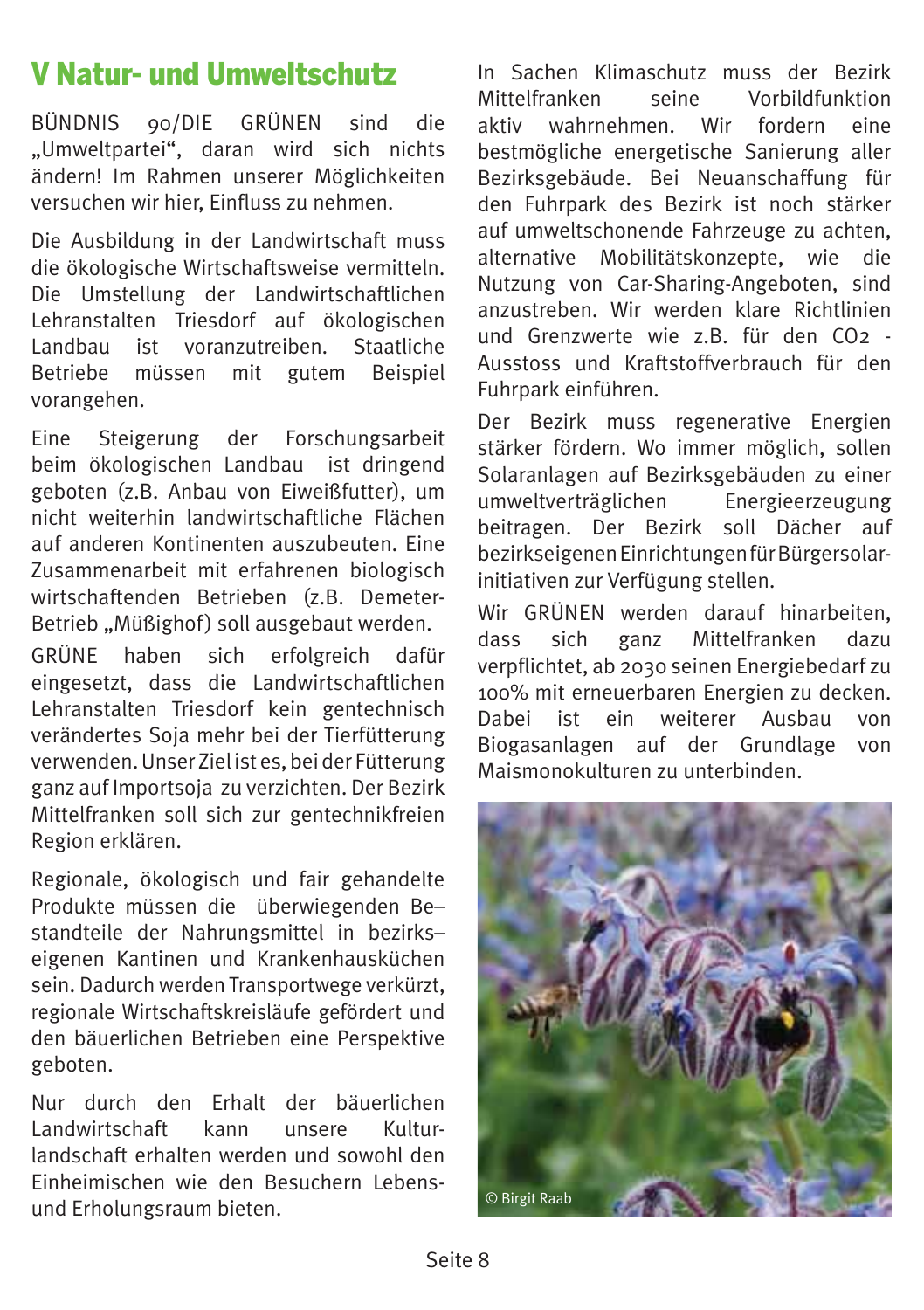#### **VI Wirtschaft in der Region:** Nachhaltig, ökologisch und sozial

Global denken, lokal handeln - Dieser Leitspruch ist eine gesunde Basis für eine krisenfeste, nachhaltige und somit zukunftsfähige Wirtschaft. Eine globale Wirtschaft ohne regionalen Bezug ist weder effizient noch nijtzt sie den Menschen vor Ort.

Ebenso wird unternehmerischer Erfolg derzeit fast ausschließlich daran gemessen, wie hoch der Gewinn eines Unternehmens war vollkommen unabhängig, wie dieser zustande kam. Geld und Gewinne sind Mittel zum Zweck, aber nicht Selbstzweck.

Unternehmen dürfen nicht länger dafür am hestraft werden. Markt dass sie verantwortungsvoller als ihre Mithewerber/ innen handeln. Kundenbedarfsorientierung. Nachhaltigkeit bei Produkten und Dienstleistungen. faire Arbeitsbedingungen. Beschäftigung von Menschen mit Behinderung. Umweltverträglichkeit. sparsamer Ressourcenverbrauch und nicht zuletzt Transparenz der Unternehmensaktivitäten müssen dagegen belohnt werden.

Der Bezirk nimmt hierhei in zweifacher Hinsicht eine Schlüsselstellung ein: Die öffentliche Hand ist der größte Beschaffer in Deutschland, Deshalb ist auch der Bezirk in der Pflicht, noch mehr ökologische, soziale und faire Kriterien bei seinen Entscheidung heranzuziehen

Wir GRÜNEN werden deshalb das Beschaffungswesen in allen Bereichen nach fairen. ökologischen und sozialen Kriterien ausrichten: die Produktauswahl soll dabei auf Materialien fallen, die langlebig, sparsam bzw. mehrfach verwendbar, nachfüllbar sowie emissions- und lösemittelarm sind. Ziel dabei ist es, natürliche Ressourcen zu schonen. Energie sparsam einsetzen, Miill 711 vermeiden, die Gesundheit der Mitarbeiter/ innen zu schützen. Schadstoffeinträge in die **Ilmwelt** zu vermeiden und sozialen Ungerechtigkeiten sowohl vor Ort als auch weltweit entgegenzuwirken.

Darüber hinaus bringt der Bezirk als dritte kommunale Ebene die Kommunen der Region zusammen. Er muss daher in Zukunft stärkeres Gewicht auf die wichtige Koordinierungs- und Vernetzungsarbeit für die ganze Region setzen.

#### **VII Kultur - weltoffen und regional**

Unsere vielseitige Kultur ist in den Orten und Regionen Mittelfrankens zu Hause.  $Im$ Rahmen der bezirkseigenen Stiftung "Natur. Kultur, Umwelt" kann der Bezirk Mittelfranken jährlich mit etwa 3.5 Millionen Euro Kulturund Naturschutzarheit fördern

Wir GRÜNE setzen uns ein für Einrichtungen. Initiativen und Projekte, die integrative und interkulturelle Akzente setzen. Noch nicht etablierte und neue Initiativen liegen uns dabei besonders am Herzen. Wir GRÜNEN unterstützen auch die bezirkseigenen kulturellen Einrichtungen, wie beispielsweise das Fränkische Freilandmuseum in Bad Windsheim und den "fränkischen Sommer".

Die Partnerschaften des Bezirks Mittelfranken mit der Region Limousin in Frankreich und der Woiwodschaft Pommern in Polen. sowie die trinationale Partnerschaft zwischen den einzelnen Regionen, fördern den kulturellen und persönlichen Austausch in vielfältiger Weise und tragen zu Weltoffenheit bei. Hier leistet der Bezirk wichtige Arbeit, die weiter ausgebaut werden soll.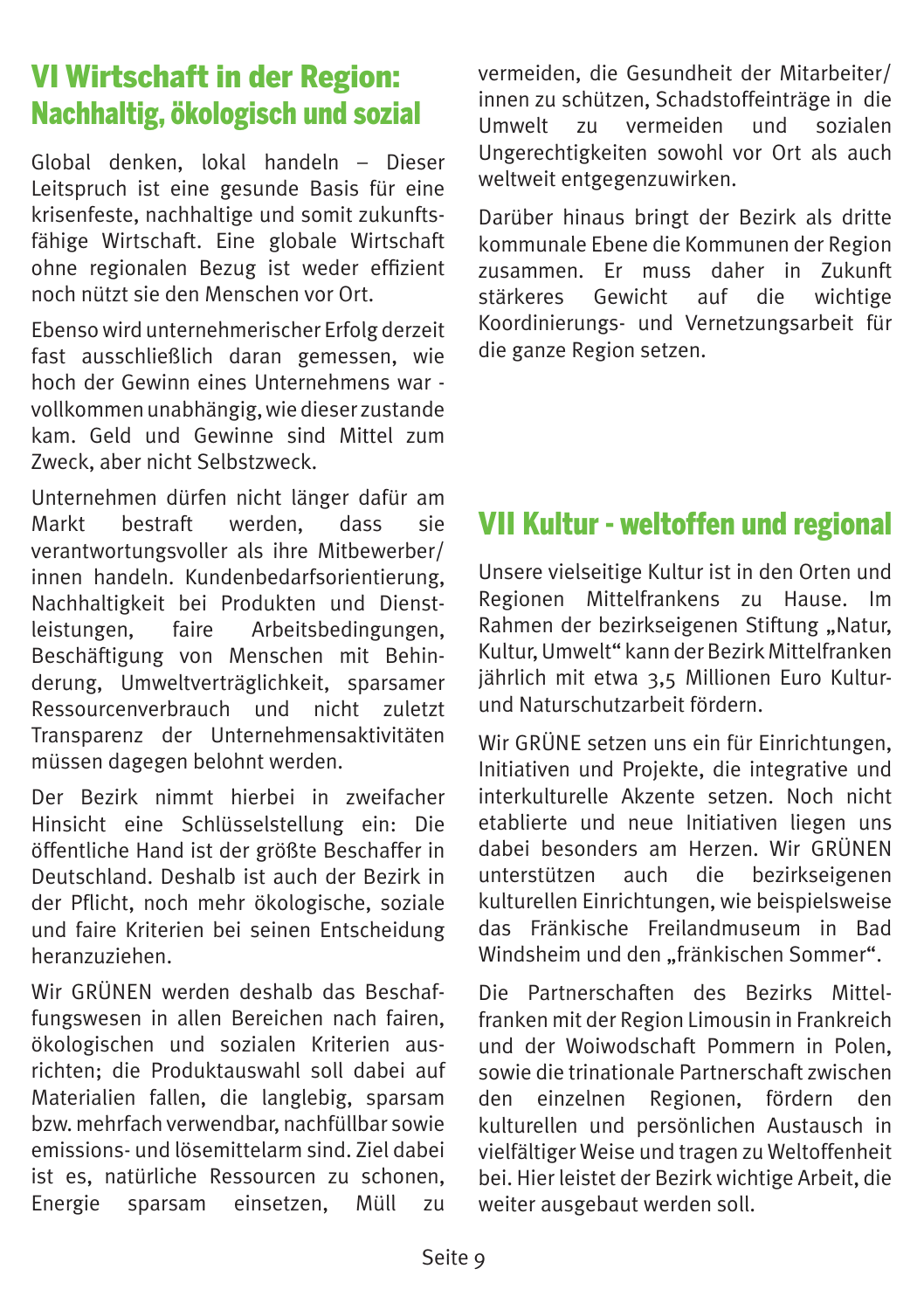Insbesondere ist es uns GRÜNEN wichtig, dass auch Menschen aus sozial benach-<br>teiligten Lebenslagen. Menschen mit teiligten Lebenslagen, Menschen mit Behinderung, Jugendliche, die keine weiterführenden Schulen besuchen und Mitbürger/<br>
innen mit Migrationshintergrund an Migrationshintergrund an<br>Maßnahmen teilnehmen internationalen können

Diese Gruppen werden leider bisher oft von den Angeboten nicht erreicht. Gleichwohl ist  $\overline{\mathbf{z}}$ erade der internationale und interkulturelle Austausch eine wesentliche Grundlage zum Abbau von Vorurteilen und ein Beitrag zu einem friedlichen und auf gegenseitigem Respekt basierenden Zusammenleben in ganz Europa und darüber hinaus.

Generell liegt uns GRÜNEN die kulturelle lugendarbeit sehr am Herzen. Wir sehen eine Kernaufgabe des Bezirks darin, bestehende Einrichtungen und neue Initiativen zu<br>stärken, zu vernetzen und eigens zu stärken. zu vernetzen und eigens würdigen. In der Kulturförderung streben wir vor allem die Schaffung von Infrastruktur an, so dass Jugendliche und Amateure breite Möglichkeiten haben, sich an der Schaffung und Verbreitung von Kultur zu beteiligen.

Seit 2006 gibt es Kinder- und lugend- $K$ ulturtage des Bezirks Mittelfranken, die iunge Menschen dazu einladen, kräftig  $\overline{1}$  mitzuMISCHEN. Der Bezirksiugendring Mittel- $\limsup$  franken als Fachstelle für Jugendarbeit hat  $\overline{m}$  Auftrag des Bezirks Mittelfrankens die Koordination und Programmerstellung dafür  $i$ ihernommen

Wir GRÜNE unterstützen die Kinder- und Iugendkulturtage und setzen uns für dieses Erfolgsprojekt ein. Bei der Erstellung des neuen Kinder- und Jugendprogramms des Bezirks haben wir GRÜNE uns engagiert und kompetent eingebracht.

## VIII Geschlechtergerechtigkeit

BÜNDNIS90/DIE GRÜNEN wollen auf allen Fbenen Rahmenbedingungen schaffen, damit Frauen und Männer ihre verschie-denen Lebensentwijrfe realisieren können

Trotz eines verbesserten Ausbildungsniveaus und einer gestiegenen Erwerbsbeteiligung von Frauen gibt es zwischen Frauen und Männern erhebliche Unterschiede in den Berufs- und Karriereverläufen hinsichtlich Finkommensmöglichkeiten. Arbeitszeiten und der Verantwortlichkeit für unbezahlte Tätigkeiten.

Im Bezirk sollen die unterschiedlichen geschlechtsspezifischen Lebensrealitäten und situationen stärker beachtet werden. In  $\overline{U}$ dafür ein, dass neue Planungen und bereits bestehende Maßnahmen und Programme unter Berücksichtigung der Gender- Aspekte umgesetzt werden

Im Bezirk setzen wir uns ein für:

- $\blacksquare$  Angemessene Beteiligung von Frauen in allen Leitungs-, Konzeptions und Entscheidungsebenen der Verwaltung.
- **E mehr Männer in soziale, pflegende und** erziehende Berufe.
- $\blacksquare$  keine Benachteiligung durch Elternzeit.
- $\blacksquare$  flexible Arbeitszeitmodelle um Beruf und Familienarbeit zu vereinbaren.

Unsere Forderungen stehen nicht nur auf dem Papier. Wir setzen sie in der konkreten Politik um. Auf unserer Bezirkstagsliste sind 13 von 23 Plätzen von Frauen besetzt.

Endfassung beschlossen am 20.04.2013 auf der Mitaliederversammlung in Schwabach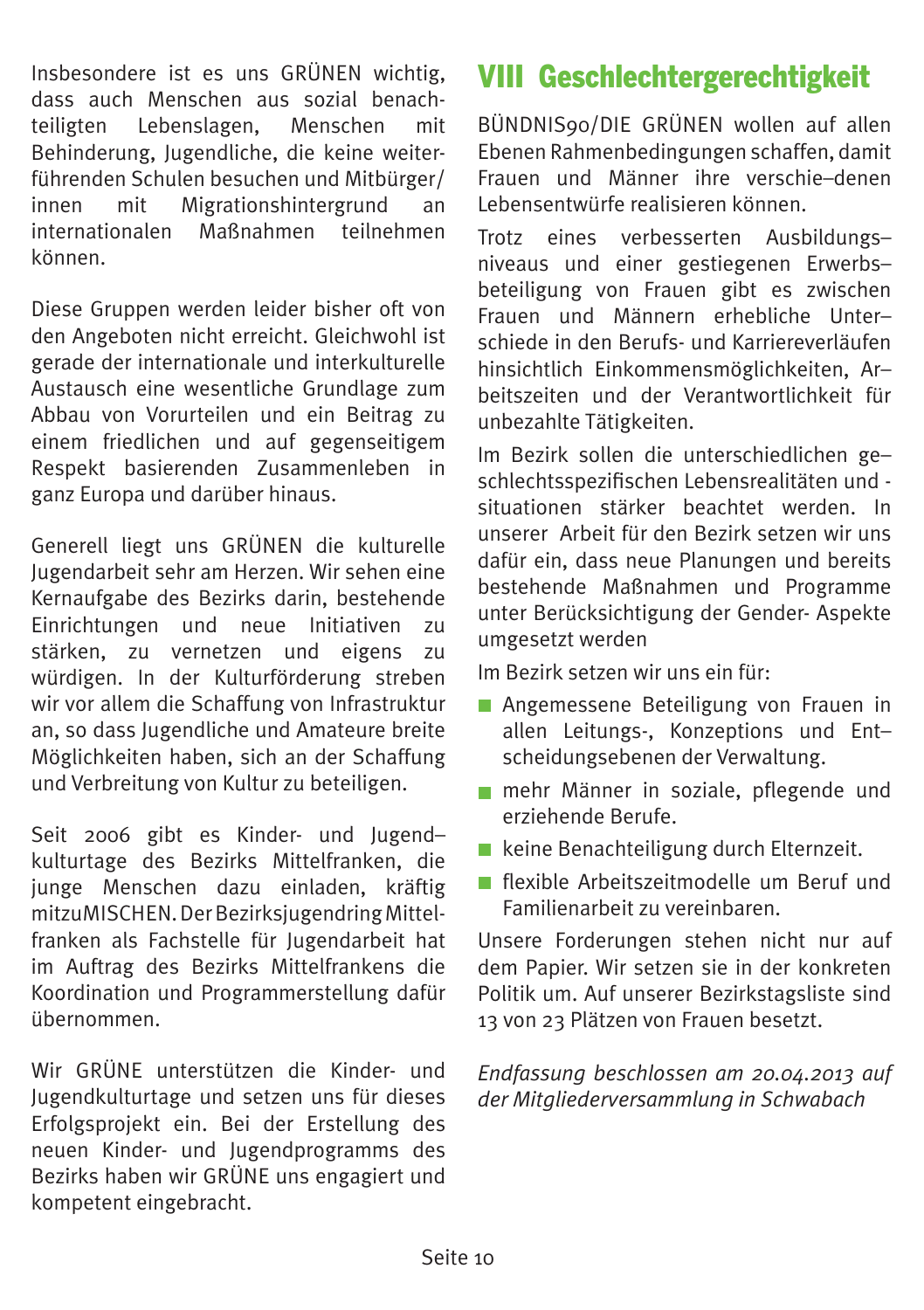#### Links zum Informieren:

www.gruene-mittelfranken.de www.gruene-bayern.de

www.gruene-ansbach.de www.gruene-erlangen-land.de www.gruene-erlangen.de www.gruene-fuerth-land.de www.gruene-neustadt-aisch.de www.gruene-fuerth.de www.gruene-nbg.de www.gruene-nuernberger-land.de www.gruene-roth.de www.gruene-schwabach.de www.gruene-weissenburg.de

Am 15. September 2013 beide Stimmen für  $GRUN$ 



lmpressum:

BÜNDNIS 90 / DIE GRÜNEN Bezirksverband Mittelfranken Grünes Zentrum Kaiserstr. 17, 90402 Nürnberg Tel. (09 11) 598 20 95 E-Mail: buero@gruene-mittelfranken.de Internet: www.gruene-mittelfranken.de

Layout: Birgit Raab, www.birgit-raab.de

 $V$ . i.  $S$ . d.  $P$ . Werner Schmidt, Sonnenstr. 12, 90513 Zirndorf

Gedruckt auf 100% Umweltschutzpapier